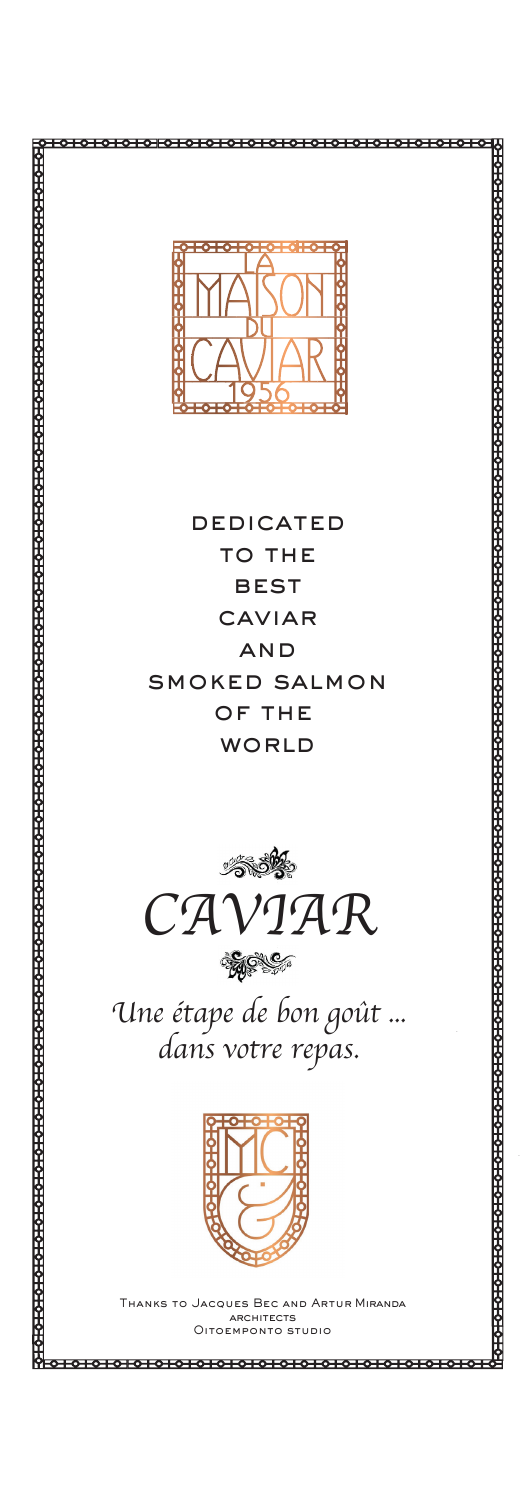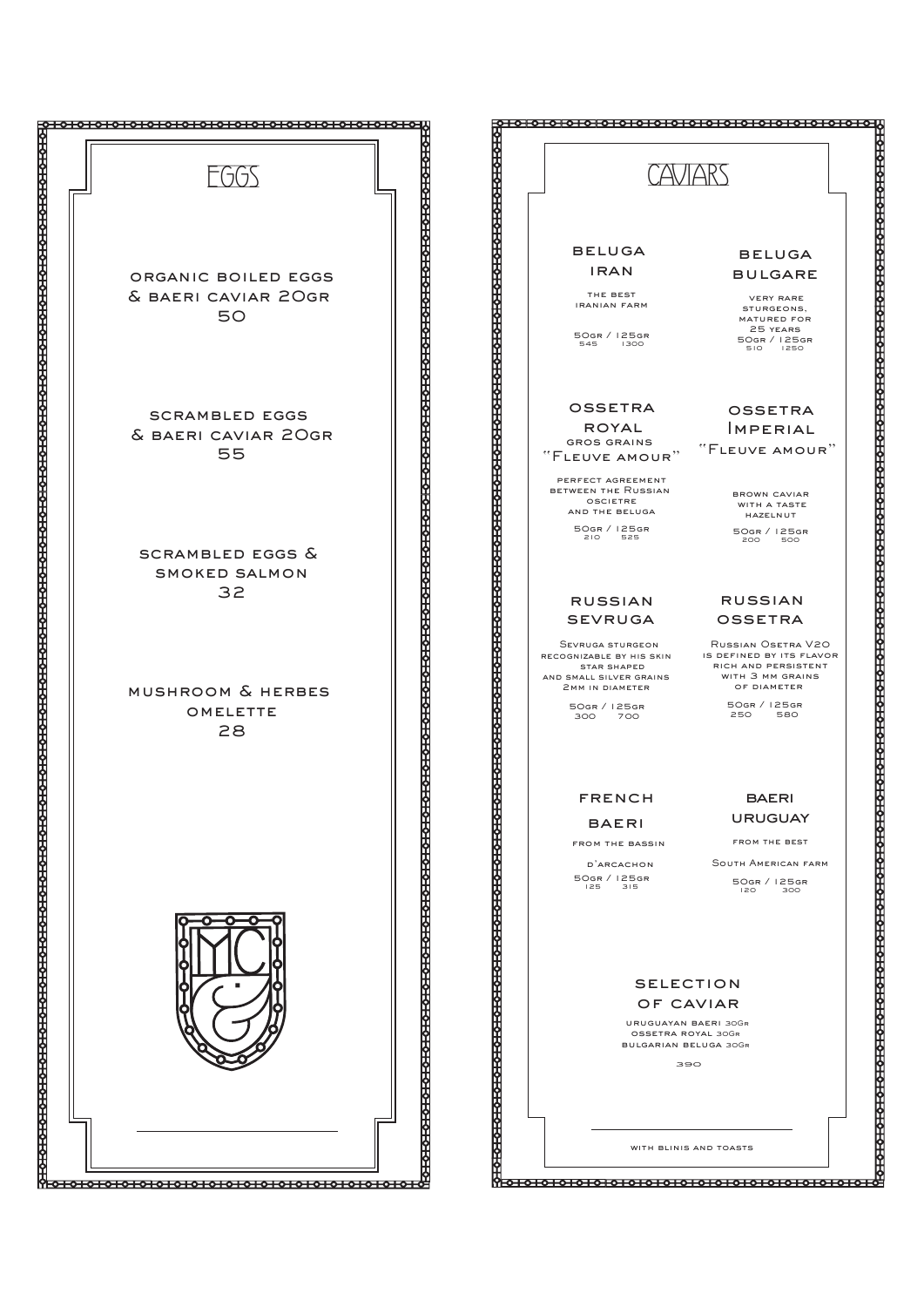



baked potato « tradition » maison du caviar / 88 30 gr of caviar

A

L'ORIGINE

« minute » crushed whole potato / 90 30 gr of caviar

 « minute » crushed whole potato with truffles / 75

crab & tarragon spaghetti / 60

 « traditional » spaghetti with caviar / 68

bottarga spaghetti / 40

 salmon koulibiac & white wine sauce / 41

 gilthead seabream & caviar & wine sauce / 70

beef fillet with pepper sauce / 70

beef stroganoff / 41

CUISINE « FAIT MAISORES SUR PLACE PAR NOTRE ÉQUIPE SELON NOS RECETTES SAUF", PRIX NETS EN EUROS, TAXES ET SERVICE COMPRIS<br>UNE LISTE DES PLATS AVEC LES DÉTAILS DES ALLERGÈNES EST À VOTRE DISPOSITION SI VOUS LE SOUHAITEZ

bortsch & pirojkis / 23

mimosa eggs & bottarga / 19

 $\frac{M}{M}$  white asparagus & caviar / 40

lettuce & avocado salad / 21

 quinoa & kale & pomegranate & avocado Lolita L salad / 21

« surprise » avocado / 33

tomatoes & burrata / 25

lettuce & king crab / 59

avocado & crab / 59

langoustine carpaccio & caviar & citrus / 75

8

sea bream carpaccio & caviar / 65

marinated raw carabineros gambas & caviar / 105

foie gras with truffles / 45